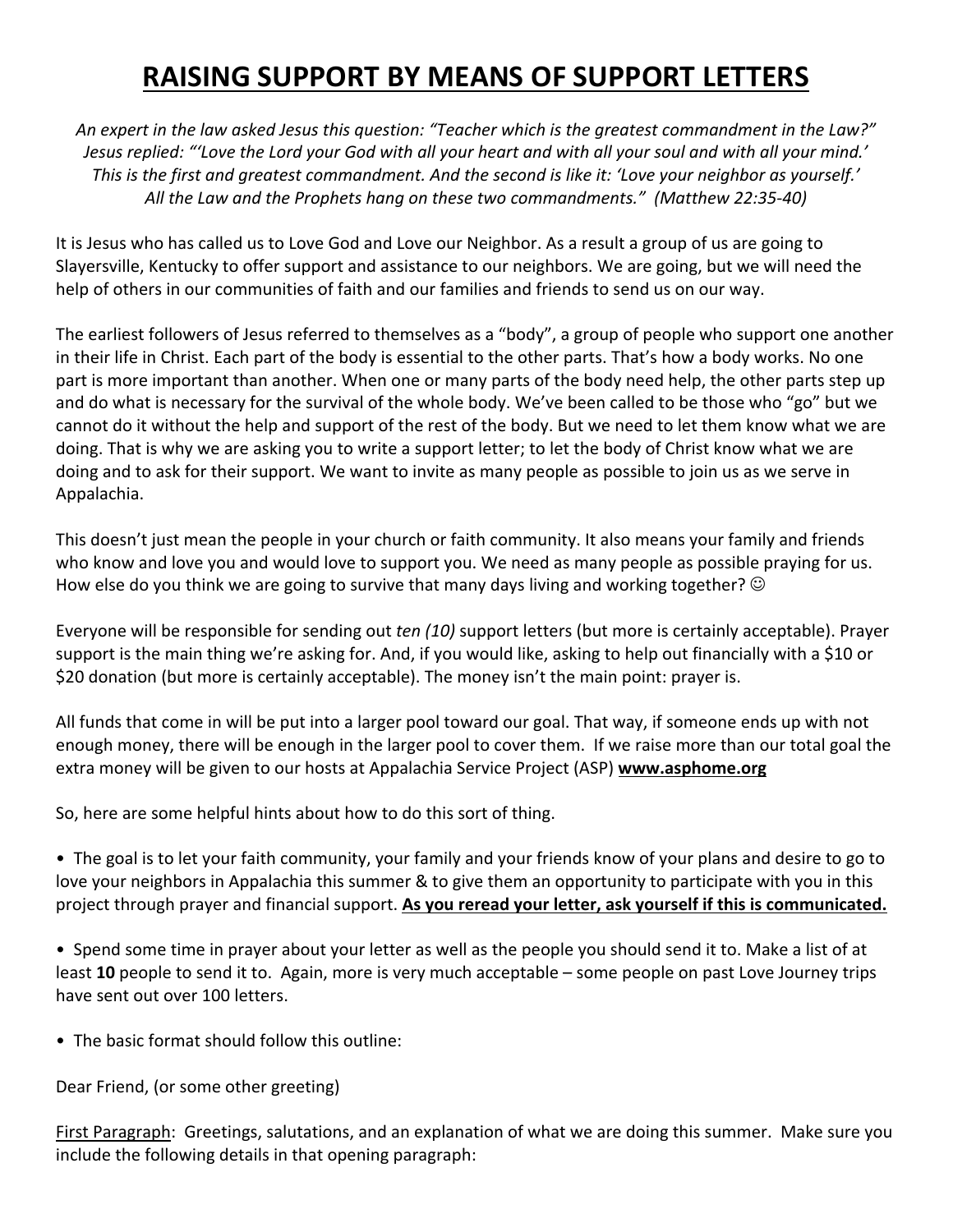- Who: Who is going? You and 13 others from your church or faith community.
- What: We're going do help provide warmer, safer, drier homes for those in need. Our hosts are Appalachia Service Project **www.asphome.org**

When: July 16-24, 2022

- Where: Appalachia…specifically Slayersville, Kentucky…more specifically individual families living there
- Why: You can state why you are going on this trip, why you feel that serving those in need is important, why you feel like as a follow of Jesus you are taking part in this trip, etc. Put some thought into this.
- How: We will be driving to Slayersville, Kentucky in rented vans.

Second Paragraph: The reasons behind your desire to be a part of this Love Journey to Appalachia and we'll be doing there (building relationships, providing assistance, construction, rehabilitation, etc.) You may want to mention God in this paragraph. :-)

Third Paragraph: An explanation of your desire and need to raise prayer support. And, if you want, asking for help in covering the \$100 per person cost. Make sure you include the fact that we've raised over **\$10,000** by working at *Lambeau Field* last year. Please make sure you stress the importance of prayer and make sure that it doesn't sound like you are just asking for financial support and that's all. Let them know that in order for this trip to be possible, we need people to partner with us. Remember: The backbone of this trip is prayer. In fact, talk about your need to raise prayer support **BEFORE** you mention money.

Fourth Paragraph: Thank the person for their support and for their consideration of being a part of this opportunity. Let them know that you will be in contact with them after the trip to say thanks and let them know how it all went in Appalachia.

Closing: **\*\*** Add a short, personal, handwritten note on each letter. **\*\*** Something like, "Hi Grandma Wendy, I love you! Love, Wanda". *THIS PERSONAL NOTE ON EACH LETTER IS ESSENTIAL!!*

Other Suggestions . . .

- Grab the reader's attention with a good opening sentence, story, etc.
- Your letter should be no more than one typed page (front only). Explain the details but try not to get wordy.
- Have a parent or spouse or friend proofread your letter and help you edit it. They will be able to give you helpful hints and help you brainstorm (as well as check for typos)!
- Make sure you communicate that this ministry cannot be done without the support of the others, the Body.
- Send thank you notes to each person who supports you with prayer and/or finances. (IMPORTANT)

• Make sure you send a follow-up letter after the trip thanking people for their support and let them know how the trip went, what you experienced in Appalachia, what you learned, ways you felt connected to The Vine, how you branched out, etc.